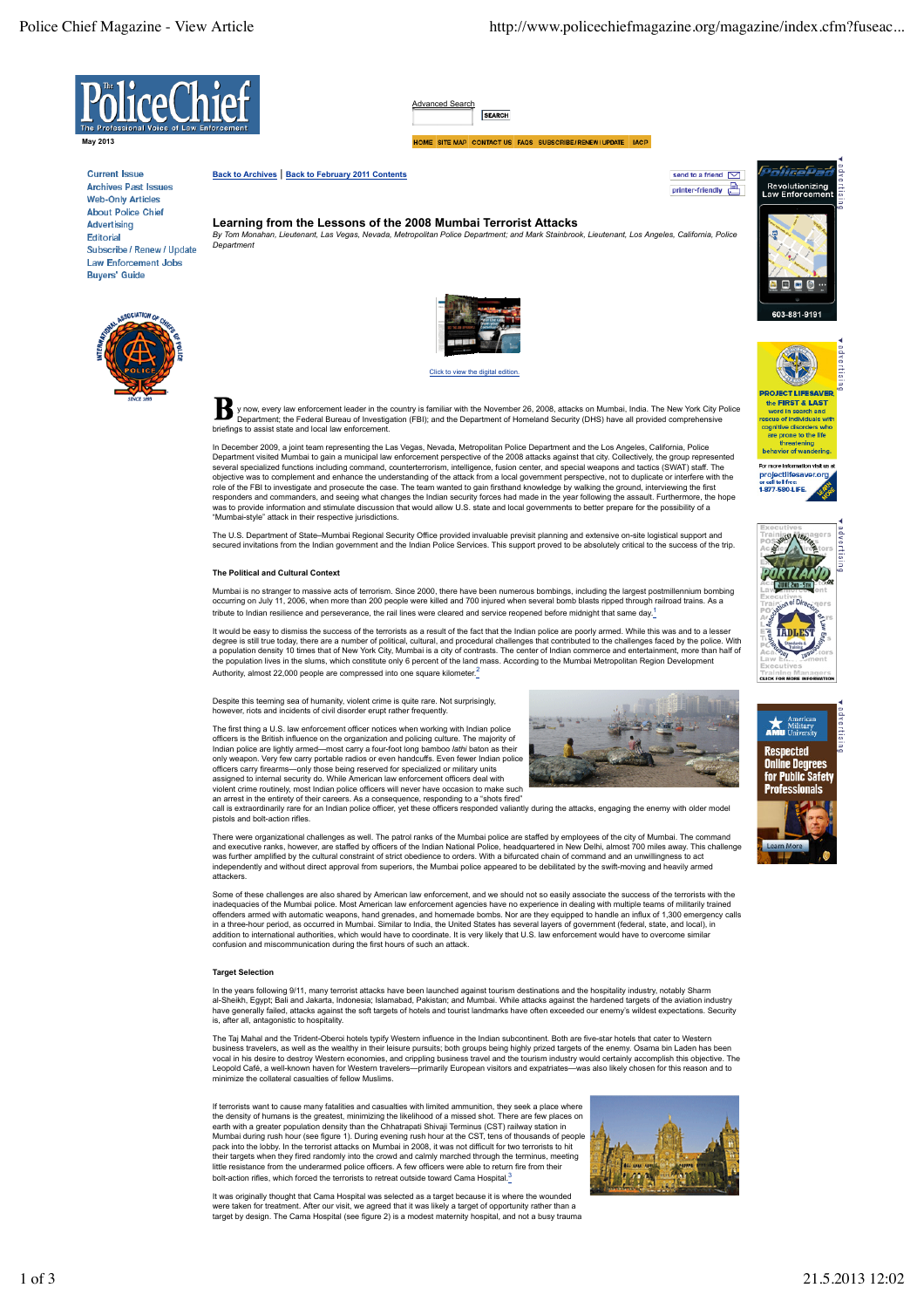or emergency center. As the attackers fled from the CST, they ran across a pedestrian bridge that exits directly in front of the hospital. Seizing this opportunity, they opened fire, but few casualties resulted.

Another attack site, the Chabad (formerly Nariman) House, was specially selected as a target due to the intense hatred of all things Jewish or Israeli by the Lashkar-e-Taiba, which is ideologically aligned with Osama bin Laden and al Qaeda.

There were other nontargeted locations of violence during this particular series of terrorist attacks. The attackers fired randomly as they fled from location to location, from the CST and from the Leopold Café to<br>the Taj Mahal. More importantly, at least two of the attack teams left backpacks containing improvised explosive devices (IEDs) in taxis as they disembarked at their particular attack site. As the taxis drove off, the IEDs, set to detonate by mechanical timers, exploded at different parts of the city. An unprecedented 1,365 calls were received to the Mumbai Central Police Operations between 9:30 p.m. and 2:00 a.m.<sup>4</sup> The

wide dispersion of the violence caused by the taxi explosions, six separate targets, and the carnage<br>caused by the moving gunmen caused police officials to believe that the city was under attack by a much<br>larger terrorist

Figure 1. Chhatrapati Shivaji Terminus railway station



Figure 2. Cama Hospital

### **Lessons Learned**

- 
- The tourism destinations and the hospitality industry continue to be attractive and vulnerable targets to terrorists.<br>Venues with a high human density are especially attractive targets, as they allow terrorists to be econo
- Easily available, light weaponry can cause more casualties than explosives that are difficult to obtain or manufacture for the right target under the right circumstances. Choosing landmark and iconic targets will guarantee media coverage—an objective of all terrorist groups. As terrorism and transportation
- security expert Brian Michael Jenkins has frequently remarked, "Terrorists want a lot of people watching, not a lot of people dead.<sup>55</sup>

## **Preoperational Terrorist Activities**

Prior to 9/11, the U.S. state and local law enforcement had little understanding of what activities terrorists engaged in while planning a terrorist attack Law enforcement professionals knew a lot about how burglars, thieves, and robbers "cased" a location and how violent predators identified and<br>selected their victims. But their only understanding of how terrorists operated intelligence community to the cops on the street. The very comprehensive investigation conducted by the Indian law enforcement authorities assisted<br>by the FBI provides some important facts relevant to state and local law e

The attackers had never been to Mumbai, yet they were able to confidently move about on foot and by stolen car as if they knew the area well. This is<br>possible, but only with significant preoperational planning. The FBI inv in extensive surveillance of the potential targets in Mumbai.<sup>6</sup>

The Chabad (formerly Nariman) house is so obscure that Mumbai cab drivers have difficulty finding the place. Yet the foreign terrorists found their way from the seaside landing area to the Chabad house on foot. Because<br>of the compactness of the area and the poor signage that is indistinguishable in the dark, the route planning<br>ma figure 3).

The need for extensive preoperational planning by terrorists provides state and local law enforcement with a rare opportunity to detect them each time they engage in surveillance or reconnaissance. This way, they are exposed to observation and detection by observant citizens or police officers on the beat. If this information is reported to those who can analyze patterns of suspicious behavior, prevention and interdiction activities can result.

State and local law enforcement can learn much from the U.S. intelligence community as it relates to the modus operandi and preoperational activities of terrorists, just as we have by studying traditional criminal activities for decades. Unlike traditional criminals, the terrorists engaging in the preoperational surveillance and

reconnaissance will probably not be the ones who actually conduct the attack.<br>In the twenty-first century, Internet video streaming and live camera feeds eliminate the need to have<br>operatives on-site to conduct surveillanc American who attempted the May 1, 2010, Times Square car bombing in New York City, claimed to have conducted surveillance of Times Square over the Internet from his home in Connecticut. Areas in any jurisdiction could be exposed to viewers, including would-be terrorists via the Internet.

# **Lessons Learned**



Figure 3. Chabad house

## **Taking Hostages**

lf a goal of all terrorists groups is to gain worldwide attention to their efforts—after all "terrorism is theatre"/—the surest way to accomplish this is to take<br>hostages. If one is an Islamic terrorist, the hostages are g in exchange for the release of the hostages. By doing so, they achieved exactly what every terrorist wants: nonstop global news coverage.

In the post-Columbine United States, once an active shooter makes contact with authorities and begins the negotiation process, nearly all American law enforcement agencies will cease the active shooter tactical engagement and fall back to the contain and negotiate strategy. In Mumbai, this served<br>to further delay the government's counterattack, while allowing the ter adds to the complexity and the delicacy of the situation by involving diplomats and other foreign services. Negotiating with terrorists is particularly<br>troublesome. The cornerstone of successful hostage negotiation is the

A corollary benefit to the terrorists of the nonstop news media coverage is the use of the media as intelligence sources. In the 2008 Mumbai attacks, the terrorists inside of the Chabad house were receiving information from their handlers in real time as they watched television coverage of Indian<br>commandos rappelling onto the roof, allowing them to prepare for the count

#### **Lessons Learned**

- Taking hostages allowed the Mumbai attackers to delay the police counterattack while fortifying their position in the Chabad house. Taking hostages provided the motivation for media outlets to show continuous coverage of the event, helping to achieve the greatest audience while simultaneously offering the terrorists a rich source of intelligence.
- State and local law enforcement leaders will be faced with relentless pressure from the worldwide news media, coupled with the difficulties of negotiating with hostage takers committed to dying.

#### **Fire as a Weapon, High Ground for Tactical Advantage**

The most provocative and enduring image of the Mumbai attacks is one of smoke and flames pouring out of the historic and iconic Taj Mahal hotel with the Gate of India in the foreground. These striking images, as well as the video footage, were used by the press to fuel the nonstop media coverage of the event. Knowing that persons were trapped inside of the burning building while public safety stood helplessly outside amplified the tragedy and<br>contributed to the perception that the Indian government was failing to pro as large an audience as possible, law enforcement should assume that terrorists will continue to employ the use of fire as a means of achieving this strategic goal.

The Taj is a dominating structure: 11 stories tall with 570 rooms. The interior of the original section is architecturally open and the room doors lead to walkways around an enclosed inner courtyard. The center dome contains a floating circular staircase. For the attackers, this layout allowed them to<br>retreat upwards from security forces that were moving to engage them and e

Each time the security forces were able to gain ground, the attackers merely retreated up, setting fires in their wake. This tactic created distance and separation from the pursuing security forces. American firefighters and emergency medical personnel are not equipped or trained to fight fires in<br>combat conditions. The Mumbai Fire Brigade did the best they could from the smoke inhalation), the terrorists could possibly conclude that fire is an effective and efficient weapon.

#### **Lessons Learned**